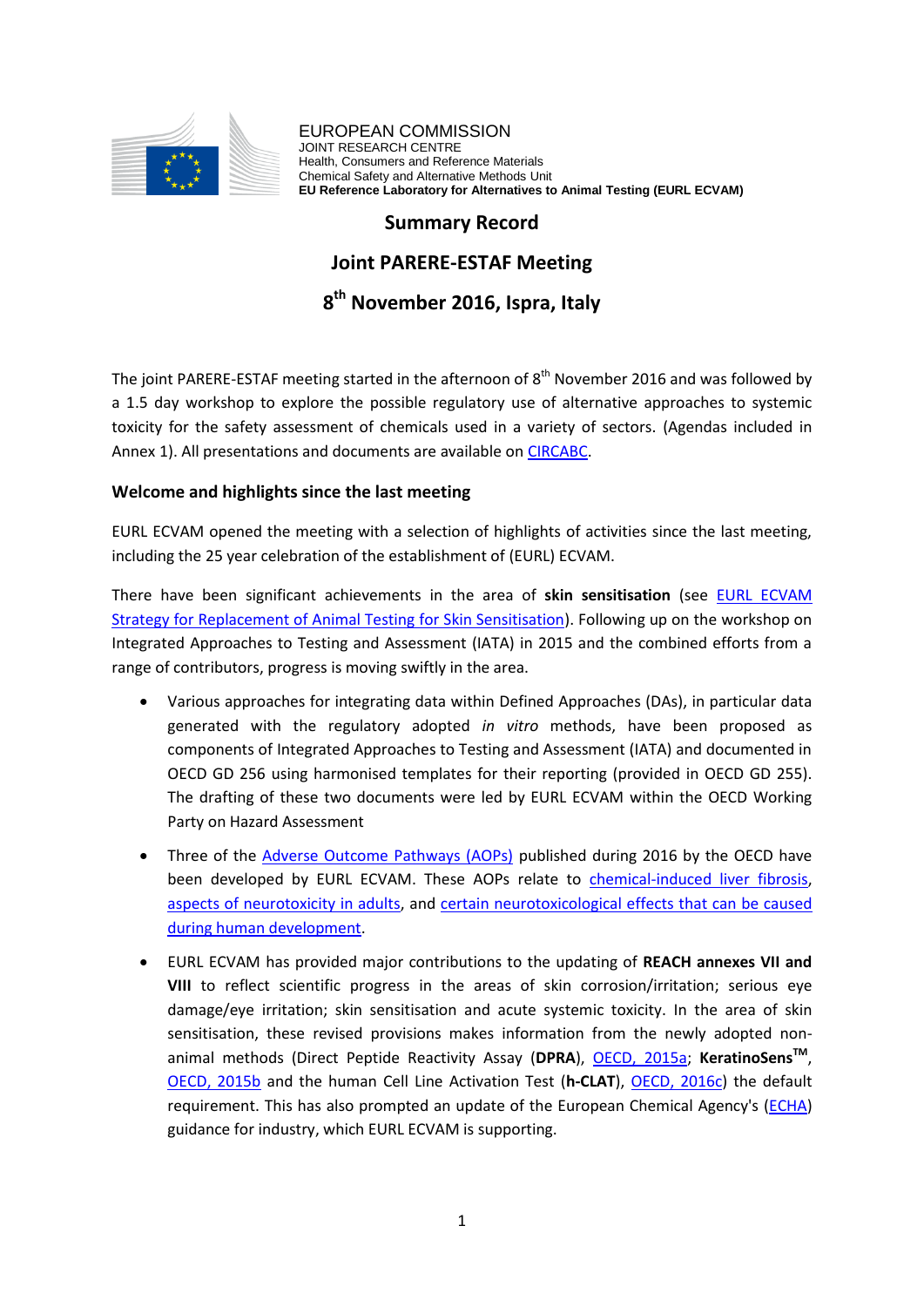Since the last meeting, there have been **six test submissions** which include 3 pre-submissions and 3 full submissions. [The ESAC peer reviews](https://ec.europa.eu/jrc/en/science-update/jrcs-eurl-ecvam-publishes-new-opinions-its-scientific-advisory-committee-esac) which were completed in 2016 covering the endpoints of eye damage/irritation, skin irritation and skin sensitisation were described. EURL ECVAM is also preparing Recommendations on reconstructed human cornea-like based test methods (EpiOcular EIT and SkinEthic HCE), human-based CYP induction assays, and on the use of non-animal approaches for skin sensitisation assessment. Full details of all of these are available in the EURL ECVAM [Status](https://ec.europa.eu/jrc/en/science-update/jrcs-eurl-ecvam-publishes-it-latest-status-report)  [Report](https://ec.europa.eu/jrc/en/science-update/jrcs-eurl-ecvam-publishes-it-latest-status-report) which was published in October 2016.

The EC launched the **Endocrine Active Substances Information System** [\(EASIS\)](https://ec.europa.eu/jrc/en/news/launch-endocrine-active-substances-information-system-easis) in September 2016. This web-based application, developed by the JRC, allows searching and collecting results from different scientific studies on chemicals related to endocrine activity.

EURL ECVAM reported on the **meetings and workshops** which it has hosted during 2016 with stakeholders and international partners. This included a successful [training workshop with the](https://ec.europa.eu/jrc/en/news/meeting-eu-network-laboratories-validation-alternative-methods-eu-netval-sharing-practical-expertise)  [European Union Network of Laboratories for the Validation of Alternative Methods \(EU-NETVAL\),](https://ec.europa.eu/jrc/en/news/meeting-eu-network-laboratories-validation-alternative-methods-eu-netval-sharing-practical-expertise) in which the members participated in practical training sessions on DPRA, KeratinoSens™/LuSens and h-CLAT OECD TG methods, as well as a highly productive [workshop with the International](https://ec.europa.eu/jrc/en/news/crossing-continents-and-sectors-accelerate-global-progress-alternative-methods-animal-testing)  Cooperation on [Alternative Test Methods \(ICATM\) and international regulators.](https://ec.europa.eu/jrc/en/news/crossing-continents-and-sectors-accelerate-global-progress-alternative-methods-animal-testing) This workshop brought together regulators and alternative method experts from a variety of regions and sectors, to facilitate a common understanding of the non-animal approaches that are available in the area of skin sensitisation and their current proposed use. The outcome of the workshop will be captured in two peer-reviewed journal papers, to be submitted.

EURL ECVAM is working with other Commission services and EU agencies to develop guidance for the assessment of human and environmental health risks from [chemical mixtures.](https://ec.europa.eu/jrc/en/science-update/current-and-future-approaches-assessment-combined-exposure-multiple-chemicals) This is a crosssectorial issue which will require the input from many actors to devise a coherent strategy for mixtures.

Dissemination and promotional activities on the use of alternative methods this year have included:

- [TSAR \(Tracking System on Alternative Methods towards Regulatory acceptance\)](http://tsar.jrc.ec.europa.eu/) launched December 2016.
- [DB-ALM \(EURL ECVAM DataBase service on ALternative Methods\)](https://ecvam-dbalm.jrc.ec.europa.eu/) enhanced version completed and released in September 2016 with access to over 300 method descriptions.
- [EURL ECVAM Search Guide](https://eurl-ecvam.jrc.ec.europa.eu/databases/search-guide) main use in national training programmes, particularly related to FELASA courses and outside Europe; interactive website development started.

EURL ECVAM continues to provide the following databases and information systems: [ChemAgora](https://eurl-ecvam.jrc.ec.europa.eu/databases/chemagora/chemagora)  [portal,](https://eurl-ecvam.jrc.ec.europa.eu/databases/chemagora/chemagora) [Chemical Lists Information System \(CheLIST\),](https://eurl-ecvam.jrc.ec.europa.eu/databases/chelist) [EURL ECVAM Genotoxicity and Carcinogenicity](https://eurl-ecvam.jrc.ec.europa.eu/databases/genotoxicity-carcinogenicity-db)  [Consolidated Database of Ames Positive Chemicals](https://eurl-ecvam.jrc.ec.europa.eu/databases/genotoxicity-carcinogenicity-db) and [JRC QSAR Model Database.](https://eurl-ecvam.jrc.ec.europa.eu/databases/jrc-qsar-model-database)

The Good *In Vitro* Method Practice (GIVIMP) technical Guidance Document is being developed within a project of the OECD Test Guidelines Programme (joint activity with the OECD GLP Working Group) and describes best practice for the development and reliable implementation of *in vitro* methods intended for regulatory use in human safety assessment. EURL ECVAM is leading this document and there has been very active engagement from many experts, including EU-NETVAL.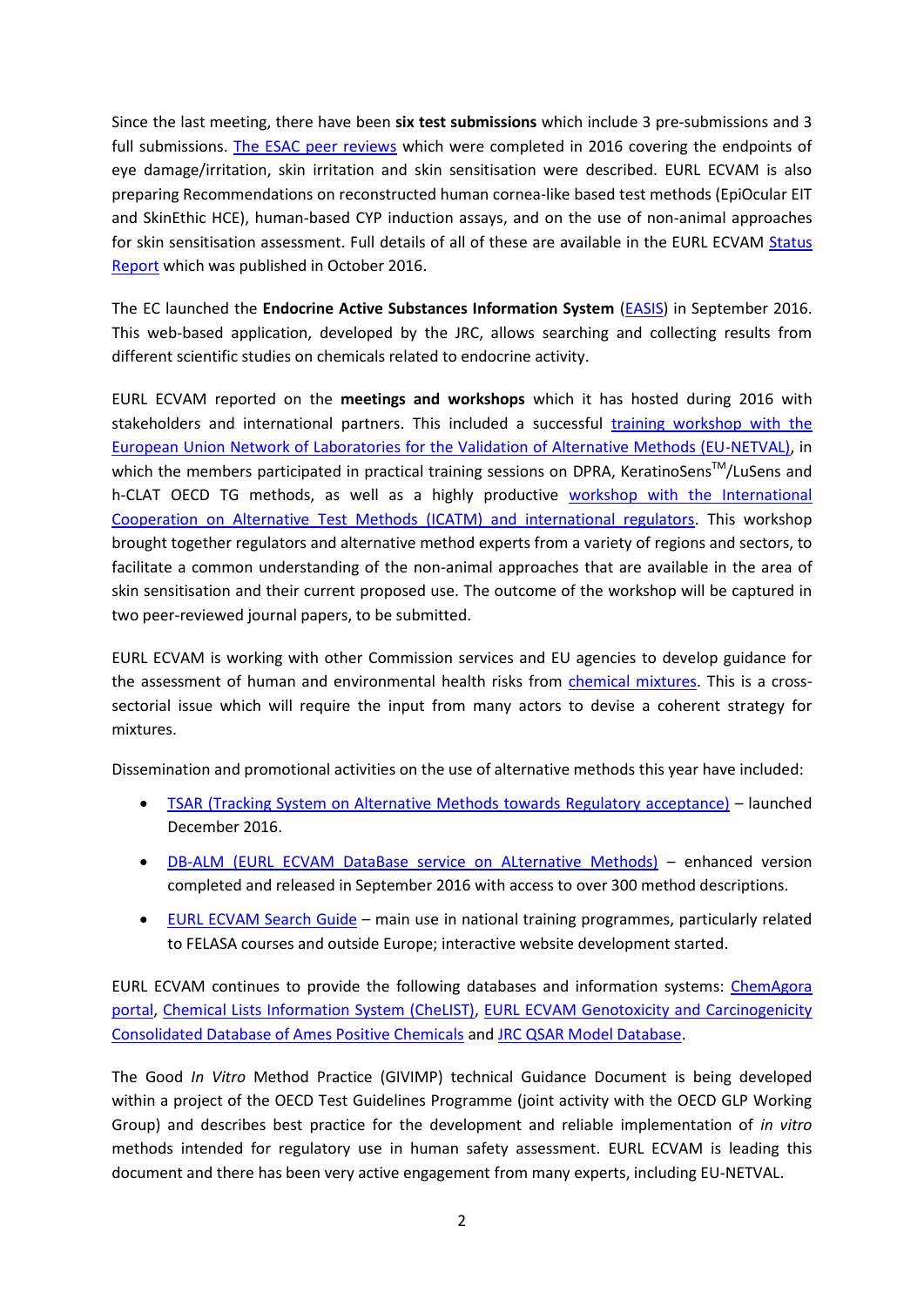EURL ECVAM highlighted the publication of the new book, ["Validation of Alternative Methods for](http://www.springer.com/gp/book/9783319338248?wt_mc=GoogleBooks.GoogleBooks.3.EN&token=gbgen#otherversion=9783319338262)  [Toxicity Testing",](http://www.springer.com/gp/book/9783319338248?wt_mc=GoogleBooks.GoogleBooks.3.EN&token=gbgen#otherversion=9783319338262) which provides an overview of the state of the art in method validation. Validation strategies are discussed for methods employing the latest technologies, such as tissue-on-a-chip systems, stem cells and transcriptomics, and for methods derived from pathway-based concepts in toxicology.

The JRC report, ["Replacement, reduction and refinement of animal testing in the quality control of](http://bookshop.europa.eu/en/replacement-reduction-and-refinement-of-animal-testing-in-the-quality-control-of-human-vaccines-pbLBNA27646/)  [human vaccines"](http://bookshop.europa.eu/en/replacement-reduction-and-refinement-of-animal-testing-in-the-quality-control-of-human-vaccines-pbLBNA27646/), provides brief descriptions of projects developing or validating 3Rs methods for quality control of human vaccines, in which EURL ECVAM is involved. The new project "Vaccine batch to vaccine batch comparison by consistency testing" - [VAC2VAC](https://eurl-ecvam.jrc.ec.europa.eu/launch-of-research-project-vac2vac-to-develop-animal-free-methods-for-the-quality-control-of-vaccines) - started in March and is a privatepublic consortium involving 20 partners which aims to develop non-animal methods and apply them within the consistency approach (in other words integrated testing strategy) for the quality control of human and veterinary vaccines.

EURL ECVAM detailed its significant contribution to the **OECD Test Guideline (TG) Programme**. It is currently co-leading an OECD project aiming at the reduction of control fish, and contributing to the revision of TG203 on acute fish toxicity testing and GD126 on threshold approach to include the fish embryo acute toxicity test. In collaboration with the US, EURL ECVAM is working on the development of two OECD test guidelines using trout S9 and hepatocytes to determine *in vitro* hepatic clearance. EURL ECVAM is also leading the development of a Test Guideline for the establishment of a human-derived hepatic system to investigate biotransformation and toxicity of compounds by evaluation of CYP450 induction competence, a Performance-based Test Guideline on androgen receptor transactivation assays and co-leading a Guidance Document on an Integrated Approach to Testing and Assessment for Serious Eye Damage and Eye Irritation. It also submitted two new project proposals to the OECD. One proposal relates to the development of a Performancebased Test Guideline on defined approaches and test methods for skin sensitisation and the other to a Guidance Document for the characterisation and description of *in vitro* hepatic metabolic clearance methods. EURL ECVAM published its [report](https://ec.europa.eu/jrc/en/publication/scientific-options-avoiding-chronic-fish-testing-basis-existing-data-and-extrapolation-approaches) exploring possibilities for avoiding chronic fish tests by extrapolating from existing acute fish test data in May 2016.

As a member of the European Partnership on Alternative Approaches to Animal Testing (EPAA), EURL ECVAM is involved in three projects; two are dealing with replacement of severe animal tests and the third with harmonisation of 3Rs approaches. EURL ECVAM is also a topic leader on behalf of the European Medicines Agency (EMA) at VICH<sup>1</sup> working towards harmonisation of criteria to waive the target animal batch safety test (TABST) and laboratory animal safety test (LABST) for veterinary vaccines.

In the context of the [European Commission's communication](http://ec.europa.eu/transparency/regdoc/rep/3/2015/EN/3-2015-3773-EN-F1-1.PDF) in reply to the [European Citizens'](http://www.stopvivisection.eu/)  Initiative - [Stop Vivisection,](http://www.stopvivisection.eu/) EURL ECVAM has identified opportunities to encourage knowledge sharing across disciplines and sectors aimed at more efficient development and use of alternative approaches. The report will be published shortly.

#### **Discussion**

1

 $<sup>1</sup>$  International Cooperation on Harmonisation of Technical Requirements for Registration of Veterinary</sup> Medicinal Products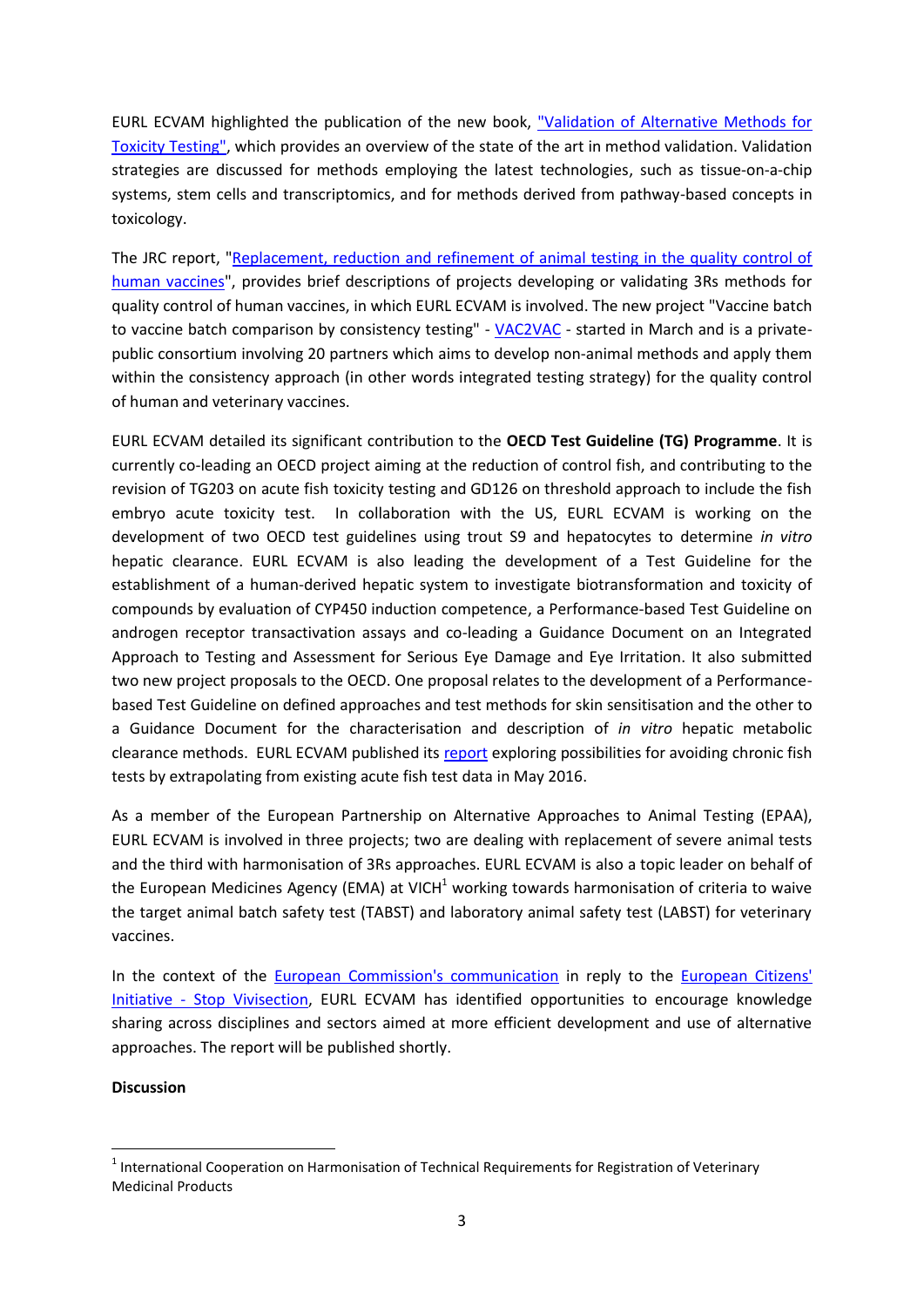Regarding the submissions of new test methods, the question was raised about the regularity of consultation with ESTAF. EURL ECVAM responded that PARERE are consulted in the first instance to give their opinion on the regulatory relevance of a proposed test method. EURL ECVAM may also consult ESTAF on a case by case basis, depending on the relevance of the consultation to individual stakeholders. ESTAF has a broad agenda for engagement and is also consulted at the beginning on draft EURL ECVAM Strategies and EURL ECVAM Recommendations. ESTAF are also consulted on priority topics, such as on the development of IATA (2015 workshop) and in the scope of this year's meeting, on ESTAF's activities in the field of basic and applied research and education and training, EURL ECVAM reminded ESTAF members that they are also invited to contact EURL ECVAM in case there is a specific topic which they wish to discuss in order that these issues might be prioritised at future meetings.

## **Review of Directive 2010/63/EU: uptake of alternative approaches in basic, applied and translational research and education and training.**

Directorate General for Environment described the review of Directive 2010/63, which will be completed by the end of 2017. However, Member States (MS) and the user community still have limited experience of working with the Directive and so the review report will be informed by targeted consultations with users, breeders and suppliers, stakeholders and MS authorities. It will also be informed by an updated scientific opinion on non-human primate use by the Scientific Committee on Health, Environmental and Emerging Risks (SCHEER), and by alternatives by the EURL ECVAM Status Report. Additional information on the effectiveness of the Directive in promoting development and uptake of alternatives in the areas of education, training and basic and applied research will be obtained through more focused questions to relevant members of ESTAF, Three Rs Centres and specific organisations in the area of education and training.

#### **Identifying promising** *in vitro* **methods**

EURL ECVAM outlined the current test method submission process, which follows two mandatory steps, (presubmission and complete submission). This approach mainly fits test methods which have a regulatory application. However, with this approach it is becoming increasingly difficult to assess regulatory relevance of mechanistic methods one by one in the absence of an overarching framework and/or of a toolbox of methods to be assessed simultaneously. The current process is also not particularly well suited to identify promising regulatory methods at an early stage of development/standardisation, and test systems/methods for use in basic, applied and translational research (e.g. disease models). Therefore, several ideas have been suggested and these include more effective direct engagement with external laboratories which may be developing or working with improved or innovative methods, better engagement with research consortia as well as strengthening the established network with 3Rs centres. Systematic surveys of the scientific literature could also assist in the identification of promising new methods. A new submission portal is being considered which could be designed to fit both regulatory test methods and test methods/systems relevant for basic, applied and translational research and could be used to survey identified priority areas.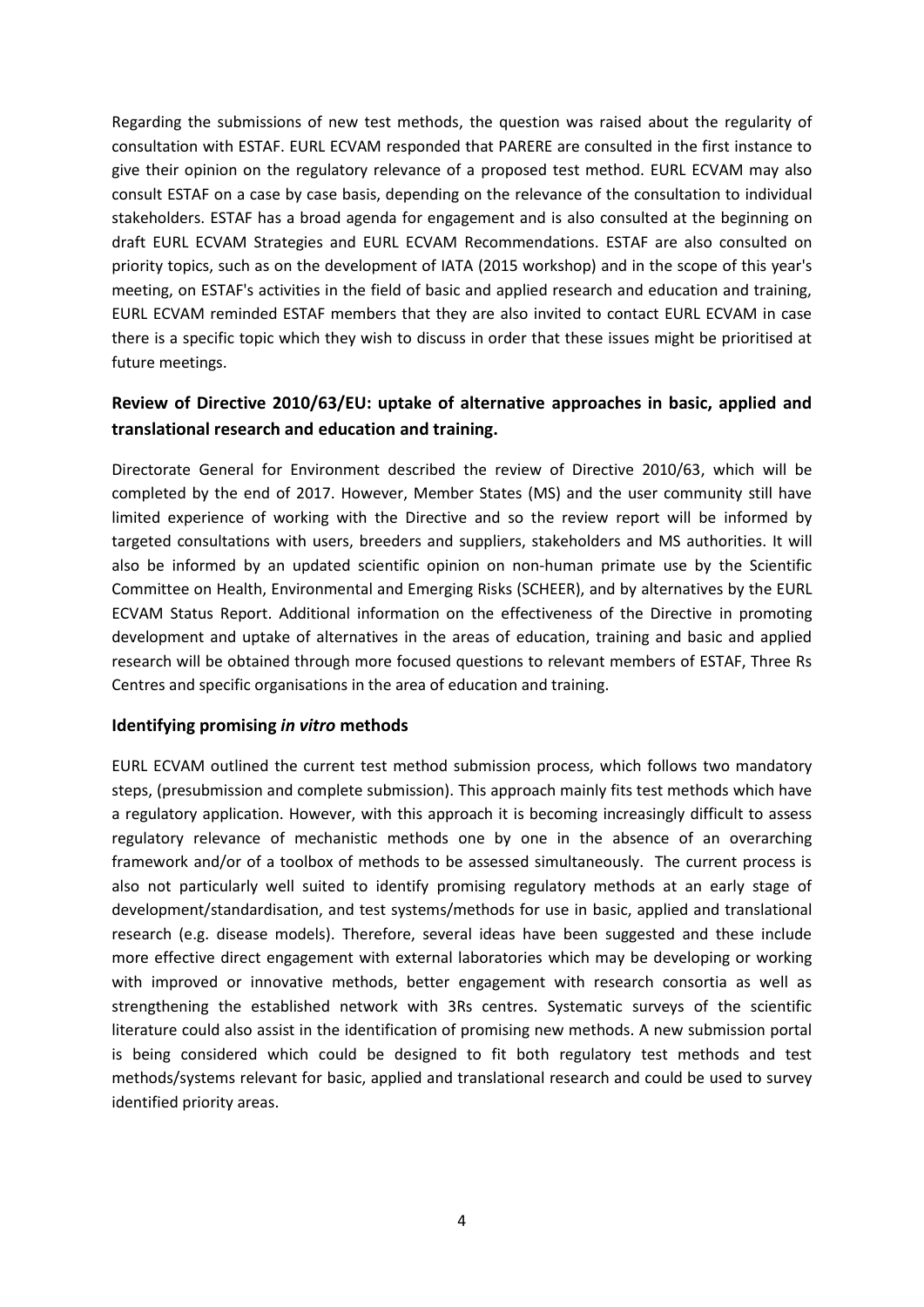#### **Discussion**

ESTAF raised the question of how to harvest the many methods potentially lost in the research stages which do not proceed any further. The general agreement was that funding is the key to providing an incentive, particularly to academic researchers. By mapping the regulatory needs and engaging with the funding bodies to communicate these needs within the funding criteria could be a way of identifying promising new methods at earlier stages of development.

### **Disease models in biomedical research (BMR)**

During 2011 [\(see Commission report\)](http://eur-lex.europa.eu/legal-content/EN/TXT/PDF/?uri=CELEX:52013DC0859&from=EN), more than 60% of the animals used in Europe for scientific experiments were used for research and development in the fields of human medicine, veterinary medicine, dentistry and in biological studies of fundamental nature. Areas of research include neurological, infectious, digestive, genetic, connective tissue, and chronic diseases. Ethical concerns, as well as the cost, maintenance and relative inefficiency of animal research, have encouraged the development of alternative methods for the study of disease. Major efforts are needed to identify and promote the use of non-animal tools and methods in biomedical research, particularly in developing ambitious education and training programmes, as well as improving communication and dissemination.

EURL ECVAM outlined what is currently being done, and what can be done, to promote the use of non-animal tools and methods in biomedical research. EURL ECVAM, for instance, has provided [DB-](https://ecvam-dbalm.jrc.ec.europa.eu/)[ALM](https://ecvam-dbalm.jrc.ec.europa.eu/) and the [EURL ECVAM Search Guide](https://eurl-ecvam.jrc.ec.europa.eu/databases/search-guide) to promote the use of non-animal methods whilst [Science](http://www.scienceeurope.org/)  [Europe](http://www.scienceeurope.org/) and the [NC3Rs](https://www.nc3rs.org.uk/) organised a [joint workshop in 2015](http://www.scienceeurope.org/wp-content/uploads/2015/12/WS_Report_3Rs_Final_web.pdf) to explore some of the key issues relating to research involving animals in biomedical research and development. During the meeting of European 3Rs Centres in April 2015, the following priorities were proposed to reduce animal use in biomedical research:

- More systematic and effective critical assessment of animal-based studies.
- Improve communication about all aspects of the 3Rs including the development of ambitious education and training programmes.
- Understand and describe organisational and institutional obstacles to the 3Rs.
- Facilitate more extensive input from 3Rs centres in the project evaluation process.

ESTAF and PARERE members were asked to contribute their ideas and initiatives for this area. Taking the priorities listed above as a basis to establish common goals, strategic aims can be identified for the network to collaborate on.

### **Highlights on alternatives used for basic, applied and/or translational research purposes and/or for education & training**

During the organisational phase of the joint PARERE-ESTAF meeting, some selected ESTAF members (i.e. those involved in research, education and training activities) had been asked to give 10-minutes flash presentations on their activities related to alternatives used for basic, applied and/or translational research purposes and/or education and training during the meeting. The following was presented: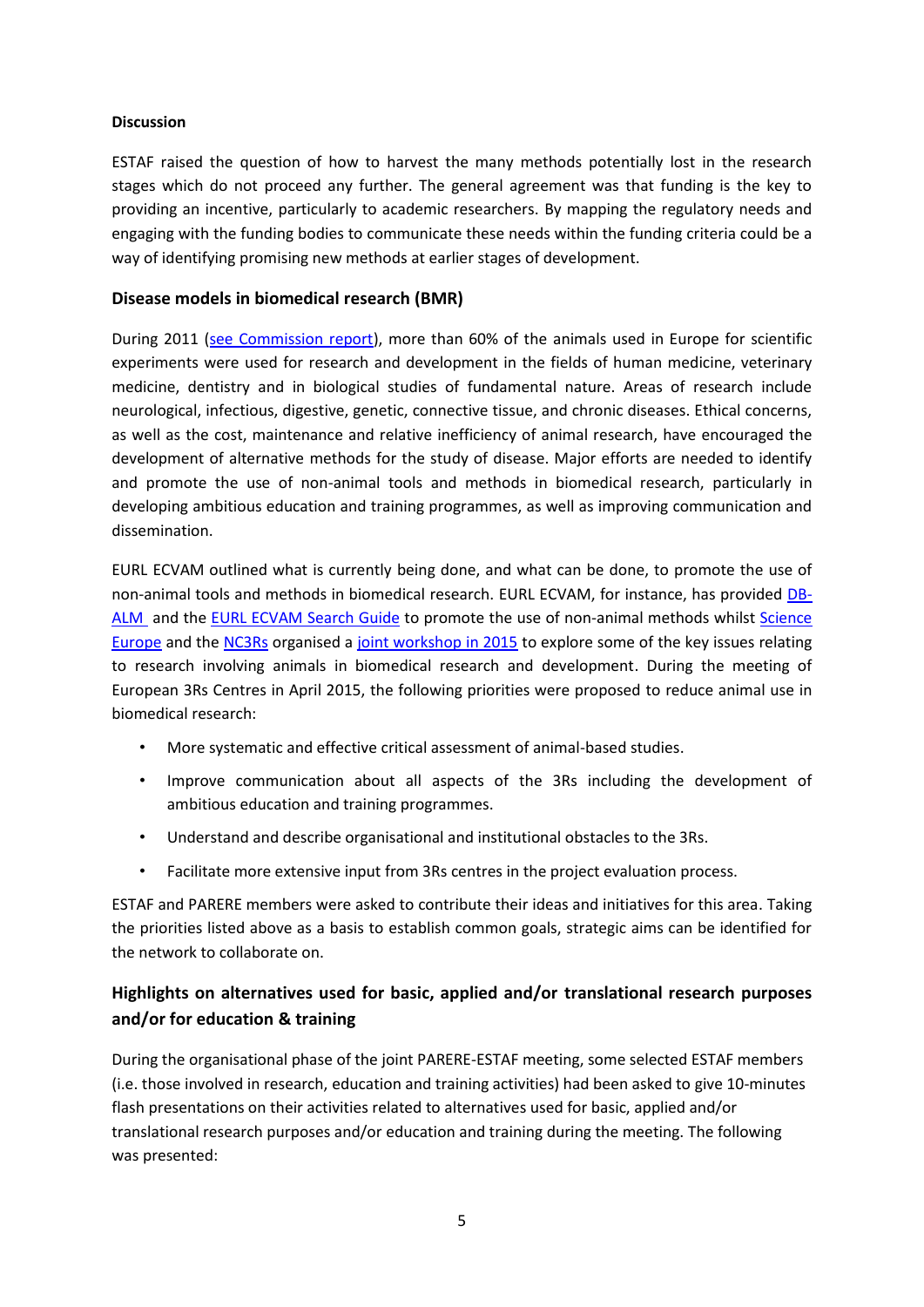#### **ESTIV**

The European Society of Toxicology In Vitro (ESTIV) works to promote *in vitro* and *in silico* toxicology scientifically and educationally worldwide. ESTIV's membership represents 31 countries and several sectors, including academia, government, non-profit organisations, industry, industry associations and consultancy, with about half its membership being public and non-for-profit and half representing the private sector. Training and dissemination of information on 3Rs across sectors is a priority. As such, ESTIV holds regular applied and practical training courses and workshops (both in Europe and abroad) as well as the international biennial congress (19 congresses organised since 1980) to encourage research and the use of 3Rs methodologies, and issues a newsletter as means to distribute information on *in vitro* and *in silico* toxicology across its membership. ESTIV also financially supports several conferences every year organised by similar organisations and societies. Another priority in ESTIV's strategy is to attract and integrate young scientists, offering free membership to students and giving awards for best poster and oral presentations at ESTIV and [EUROTOX](http://www.eurotox.com/) meetings. ESTIV is an affiliated society to EUROTOX and is an accredited stakeholder within organisations such as EURL ECVAM (member of ESTAF), ECHA and [ILSI-HESI,](http://hesiglobal.org/) working as a communication channel between its membership and these organisations. Working with a range of affiliated and partner societies, such as [SSCT,](http://ssct.se/) [Celltox,](http://www.celltox.it/index.asp) [INVITROM,](http://www.invitrom.org/) [CAAT,](http://caat.jhsph.edu/) [CAAT-Academy,](http://www.caat-academy.org/) [IVTIP,](http://www.ivtip.org/) [EUSAAT,](http://www.eusaat-congress.eu/) [SFT,](http://www.sftox.com/) [SPTC](http://sptc-web.fr/) and [ESACT,](http://www.esact.org/index.aspx?p=index) ESTIV enables research through cross-sectorial communication and networks.

#### **EUROTOX**

EUROTOX is the federation of national societies of toxicology in Europe, which together have approximately 7,000 members. Members come from academia, industry, contract laboratories and regulatory authorities. Historically, EUROTOX has its roots in the European Society for the Study of Drug Toxicity, which was founded in 1962 in Zürich. The first annual scientific meeting was held in 1963 in Paris; in September 2017, the 53<sup>rd</sup> Congress of the European Societies of Toxicology will be held in Bratislava, Slovakia [\(http://www.eurotox2017.com/\)](http://www.eurotox2017.com/).

The mission of EUROTOX is to advance human, environmental and animal health by being the leading voice of toxicology in Europe. EUROTOX is interested to be in touch with European authorities and institutions to help create awareness of the demand of alternative methods, especially in the field of toxicology. EUROTOX is organising congresses, workshops and modular training programs and is able to pick up new trends and disseminate knowledge on alternative methods within the scientific community. The organisation is providing a platform to discuss regulatory expectations and technical feasibility of alternative methods as it has already demonstrated in the past.

#### **ECOPA**

The [European](http://www.ecopa.eu/) [consensus-platform](http://www.ecopa.eu/) [for](http://www.ecopa.eu/) [alternatives](http://www.ecopa.eu/) (ecopa, [www.ecopa.eu/\)](http://www.ecopa.eu/) is a European not-forprofit organisation. Ecopa is an umbrella organisation for national platforms. It was established in 2001. Ecopa and the national platforms strive for consensus between the four stakeholders of government and regulatory authorities, academia, industry and animal protection and welfare organisations. All four stakeholders have to be represented in both ecopa´s and the national governing bodies. Associate members such as individuals, academic institutions, professional associations, companies, other European or international networks and any other organisation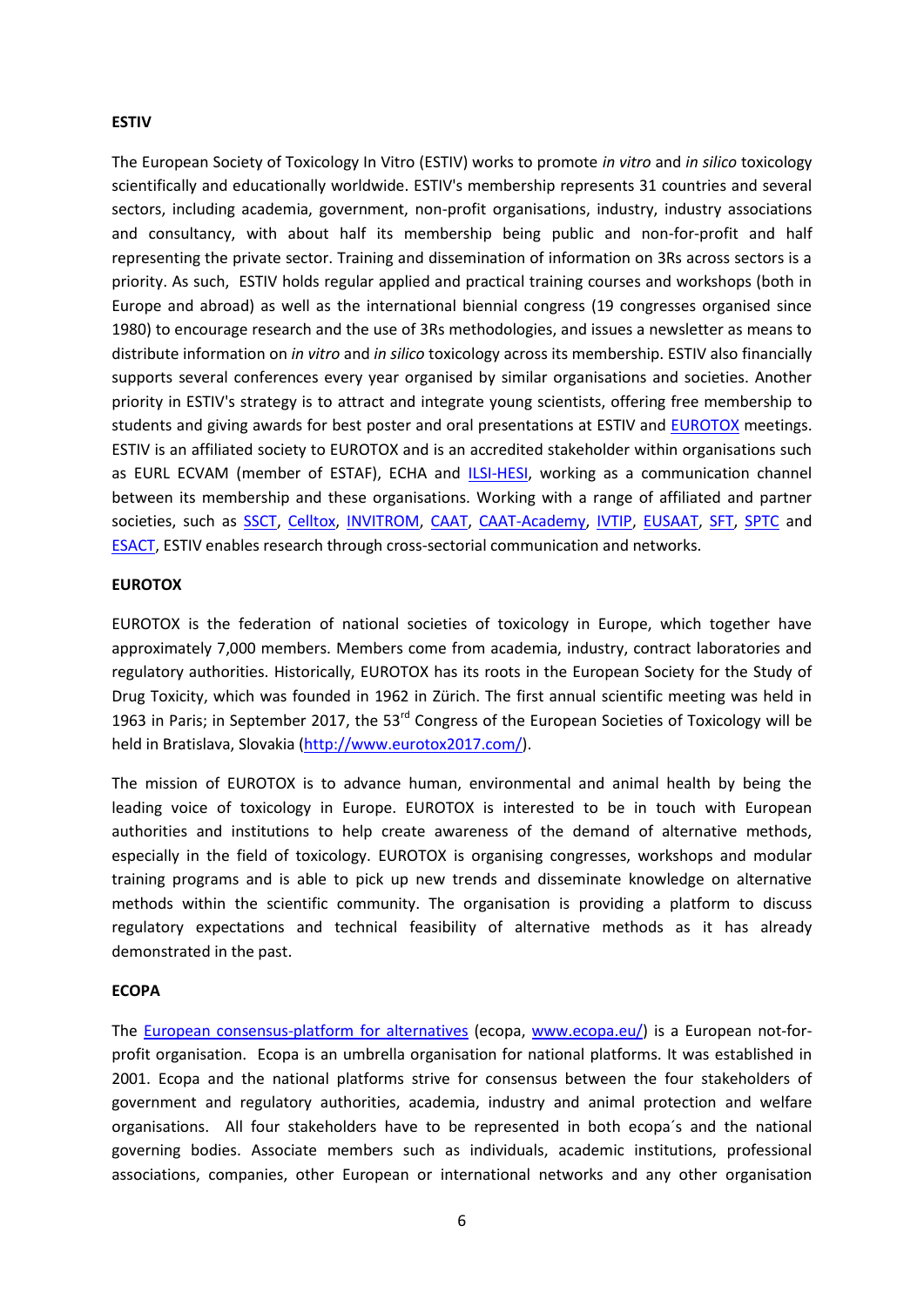which supports ecopa´s aim but fail to qualify for membership as a National Contact Point (NCP) can also be approved to be members of ecopa but without voting rights.

The primary aim of ecopa is to promote "the three Rs" (Replacement, Reduction and Refinement, 3Rs) in use of animals in research, testing, education and training in Europe. This is done by facilitating the exchange of scientific information, expertise and experience between the national platforms, academia, animal welfare, industry and government and the EU, promote further development and implementation of 3R-methods in the EU and worldwide and raise public, governmental and scientific awareness for a better acceptance of alternative methods. The main forums for promotion of 3Rs are via yearly organised ecopa workshops, through the ecopa web page and newsletter, by being a member of stakeholder forums such as in ESTAF and by participating in expert group meetings such as those of ECHA´s PEG. Ecopa´s special focus is to get young scientists involved in the 3Rs. Ecopa also provides funding to participate in ecopa workshops.

#### **CAAT Europe**

CAAT (Centre for Alternatives to Animal Test), was founded in 1981. At that time the main reason to look at alternative methods was mainly ethical, while nowadays it is clear that the so called alternative methods constitute advanced techniques to get to a more efficient and eventually better way towards human response prediction. Today CAAT is an international organisation with offices in Konstanz, hosting CAAT-Europe, and in Brussels with the CAAT Policy Program. In the EU, CAAT-Europe has no research laboratory, rather it serves as a forum to foster discussion among diverse groups, such as academia, industry and regulators, leading to creative approaches to facilitate acceptance and implementation of alternatives. It also aims at the dissemination of reliable and scientific information to relevant stakeholders, including the general public. Another branch is CAAT Academy which is dedicated to educating and training scientists and students in the application of these non-animals techniques. CAAT-Europe is mainly dedicated to the organisation of specific workshops and symposia, plus more general conferences or congress sessions. It is also a partner in the EU-ToxRisk project [\(www.eu-toxrisk.eu\)](http://www.eu-toxrisk.eu/), where it is leading the work package on dissemination and training and participates in the work package for quality control and validation of the new methods. Collaboration with EU institutions such as EURL ECVAM, but also ECHA (European Chemical Agency) or EFSA (European Food Safety Authority) represents a fundamental point for CAAT-Europe's mission.

The CAAT newsletter is distributed among 8500 recipients, and CAAT-Europe members are authors in 51 publications over 6 years, with 351 co-authors. The main journal is Altex [\(www.altex.ch\)](http://www.altex.ch/), which is open access and has gained an Impact Factor (IF) of 5.8. This is not the arrival, but the starting point for intensive work. Success of alternative methods may come only through the commitment of the actors involved and, more importantly, from the collaboration of stakeholders.

#### **AFABILITY**

The global antibody industry produces an indispensable resource but that is generated using millions of unaccounted-for animals. Yet despite the irrefutable maturation and availability of Animal Friendly Affinity Reagents (AFAs), typically produced by phage display, animal immunization continues to be authorized for antibody generation. AFAs are structurally equivalent, functional in a wide range of applications, have equal or greater specificity and affinity to a huge repertoire of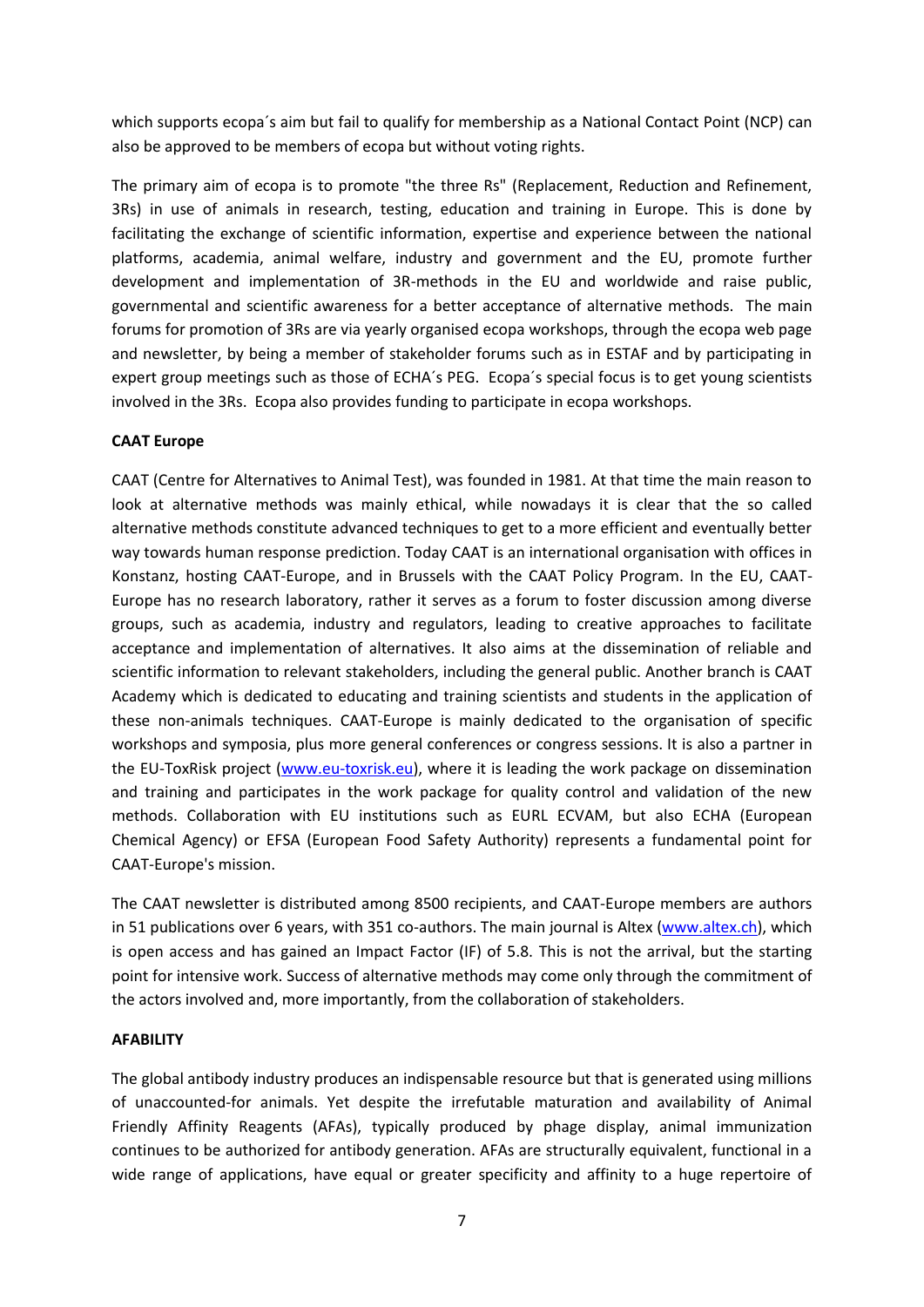antigens and offer greater control over their properties, generation time and cost. They are available commercially and are reproducible in the laboratory. Remarkably, even though the impact on animal numbers is enormous owing to the reliance on antibodies by scientists, healthcare professionals and consumers, in all areas of research, safety testing, health and the environment, the opportunity for replacement has been overlooked. Misconceptions exist regarding the replacement technology including their efficiency and range of technical applications. There is a lack of expertise or motivation by users of traditional methods and a propensity toward familiar methods. There is also lack of awareness and therefore enforcement at the level of the Member State. AFABILITY is a noncommercial scientific organisation striving to replace the use of animals in antibody production by using AFAs, thereby significantly reducing the numbers and suffering of animals in the biomedical sciences. AFABILITY challenges the *enforcement* of Directive 2010/63/EU on the use of animalderived antibodies as a scientific procedure where alternatives exist, creates *awareness* of the use of animal derived antibody production methods by all scientific disciplines, and improves the *availability* of animal derived antibody replacement methods. For more information, visit [www.afability.com](http://www.afability.com/)

#### **PISC**

The PETA International Science Consortium promotes the best non-animal research methods and coordinates the scientific and regulatory expertise of 8 PETA affiliates. The Consortium is involved in the development, validation, global implementation and harmonisation of alternatives to testing on animals, and adopts a broad approach to reducing and replacing tests on animals through education and training. The Consortium is a member of the [International Council on Animal Protection in OECD](http://www.icapo.org/)  [Programmes](http://www.icapo.org/) and ESTAF, and is an accredited stakeholder at the European Chemicals Agency.

With regard to education and training, the Consortium hosts workshops and webinars, organises inperson training sessions and develops educational resources. For example, the Consortium presented a webinar series promoting the use of alternative methods for [REACH,](http://www.piscltd.org.uk/reaching-alternatives-animal-testing/) co-hosted workshops and webinars on alternative approaches for identifying [acute systemic toxicity](http://www.piscltd.org.uk/acute-systemic-toxicity/) and [acute](http://www.piscltd.org.uk/acute-inhalation-toxicity/) and [subchronic](http://www.piscltd.org.uk/nanoworkshop/) inhalation toxicity. Furthermore, the Consortium cooperates with organisations such as the [Institute for In Vitro Sciences](http://iivs.org/) to [offer training to regulators](http://www.piscltd.org.uk/training/) and develops [fact sheets](http://www.piscltd.org.uk/alternatives-approved-by-regulators/) on the use of alternative methods, [publishes](http://www.piscltd.org.uk/scipubs/) in peer-reviewed journals and presents at conferences.

#### **Actions:**

With regard to the field of biomedical research, some priorities were identified during the 3Rs Centres meeting in 2015:

- More systematic and effective critical assessment of animal-based studies.
- Improve communication about all aspects of the 3Rs including the development of ambitious education and training programmes.
- Understand and describe organisational and institutional obstacles to the 3Rs.
- Facilitate more extensive input from 3Rs centres in the project evaluation process.

PARERE and ESTAF members are invited to identify one or more of these areas for future collaboration, or to provide further suggestions for collaboration.